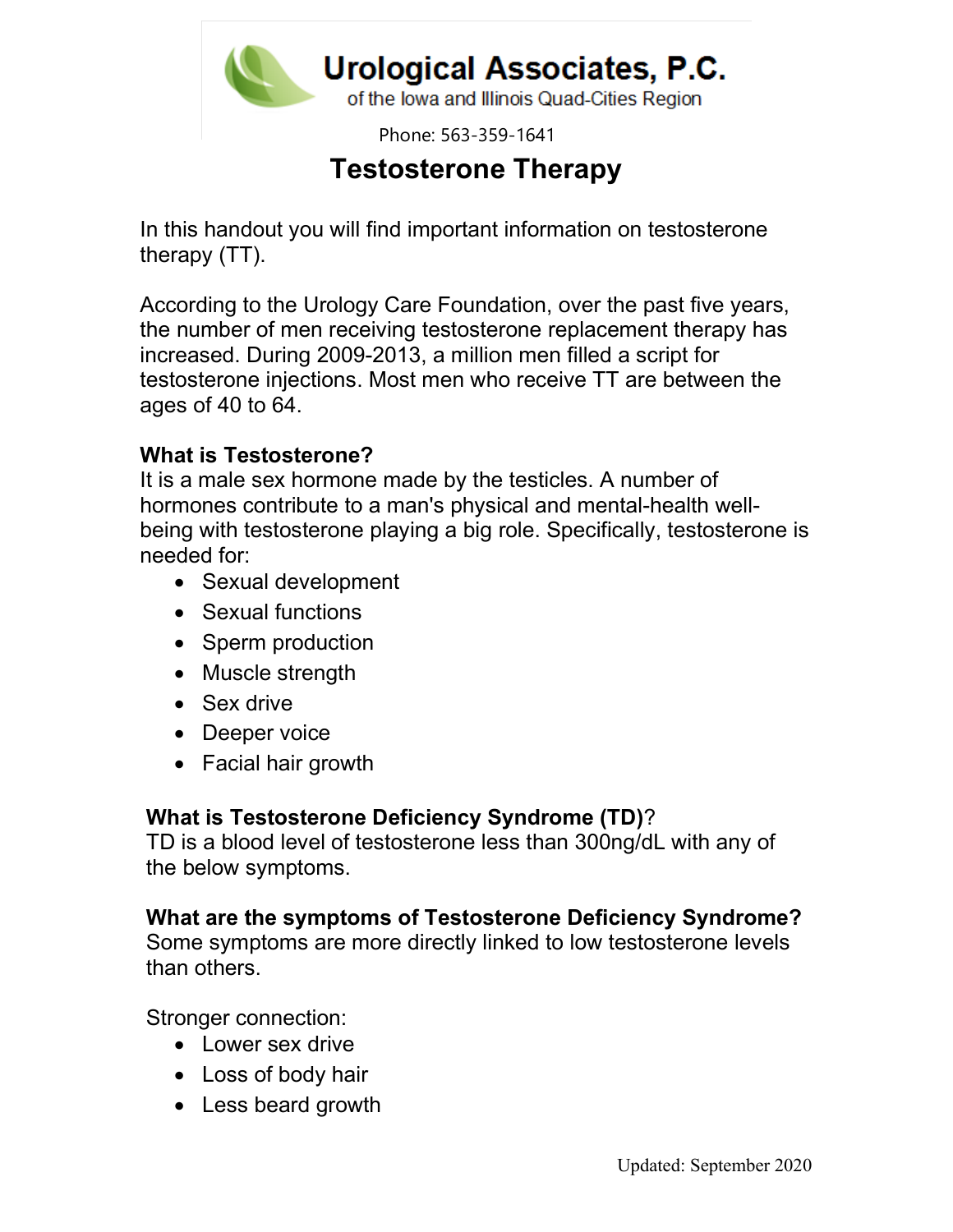- Loss of lean muscle mass
- Continued feelings of tiredness or chronic fatigue
- Obesity
- Erectile Dysfunction (ED)

May or may not be linked to low testosterone:

- Lower energy, endurance, and/or physical strength
- Memory loss
- Decreased ability to focus
- Depression
- Erectile dysfunction

## Causes of TD?

It is important to remember that testosterone levels naturally decrease with age. However, about 2 in 100 men have clinically significant low testosterone levels. The following list contains common causes for lower testosterone levels:

- Increased age
- Obesity
- Testicular injury
- Removal of testicles usually done due to another underlying medical condition
- Chemotherapy
- Radiation
- Congenital (born with) diseases
- Diabetes, especially men with poor control
- Infection
- Pituitary gland dysfunction
- Autoimmune disease
- Uncontrolled high blood pressure

## How to determine if you have testosterone deficiency (TD)?

Along with the standard complete medical history and physical, your provider will need to know your total blood testosterone level, this is the most important value. Usually a complete blood count (CBC) is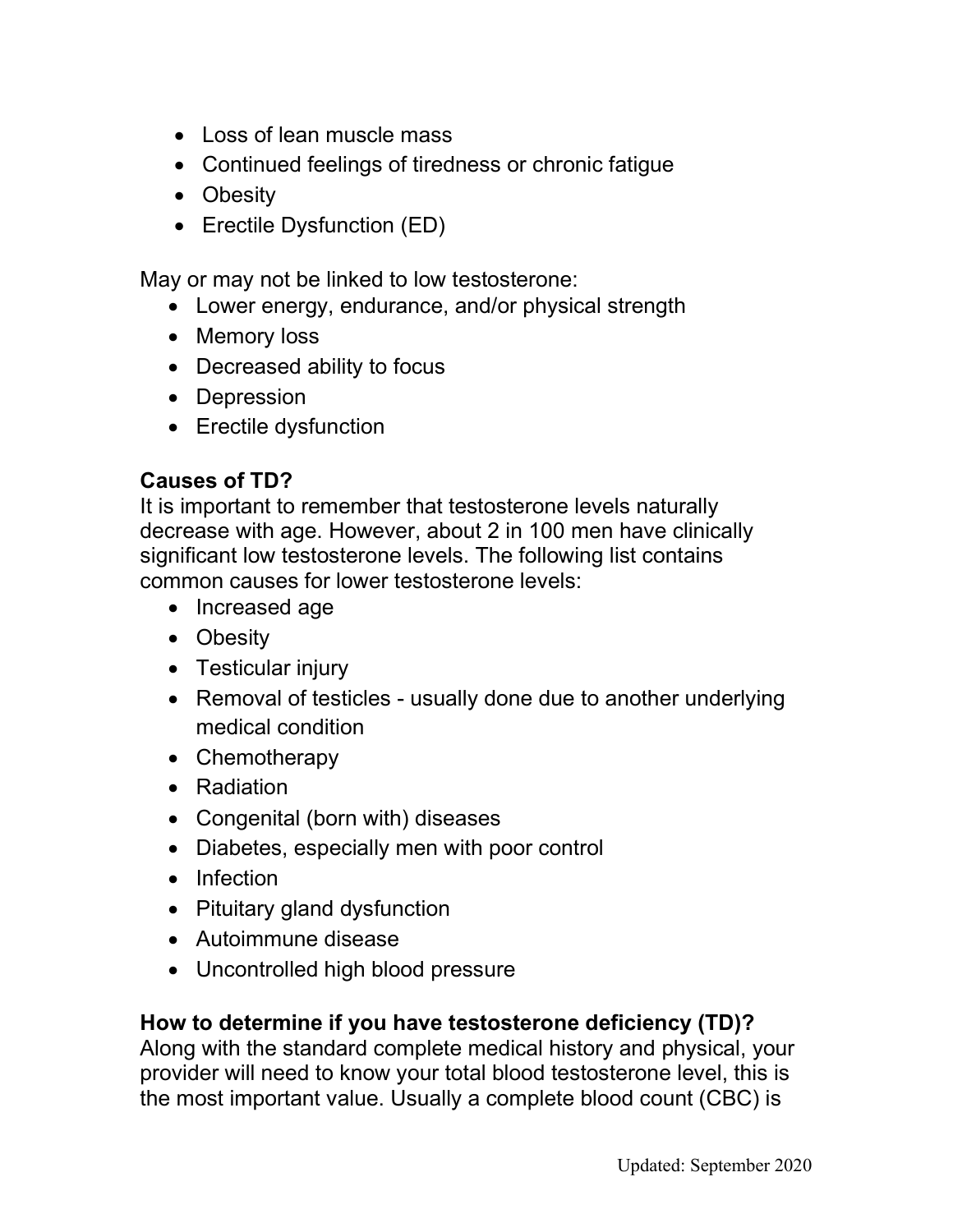needed as well. Your provider may run other blood tests depending on your history.

\*\*Additionally, most insurance companies require your labs to be drawn more than once and typically in the AM (before 10:00 AM) prior to covering testosterone replacement therapy

### Treatment Options:

If you and your provider decide to treat your TD, a number of replacement options are available. Pros and cons exist with each replacement route. Talk to your provider!

UAPC offers the following options for testosterone replacement:

- Transdermal (patch on the skin or application of a gel)
- Injection, Intramuscular (IM)
- Oral

### Side Effects:

Common side effects of replacement therapy, no matter the route, include:

- Headaches
- Worsening urinary symptoms such as weak stream, increase in frequency, urgency, nocturia (getting up at night to void)
- Acne
- Enlargement of breasts
- Tenderness of breasts
- Decrease sperm production
- Fatigue
- Irritability or mood swings
- Increased PSA level
- Worsening Sleep Apnea
- With IM injections: pain at injection site

If your side effects are severe or cause significant interference with your daily life, please call the office.